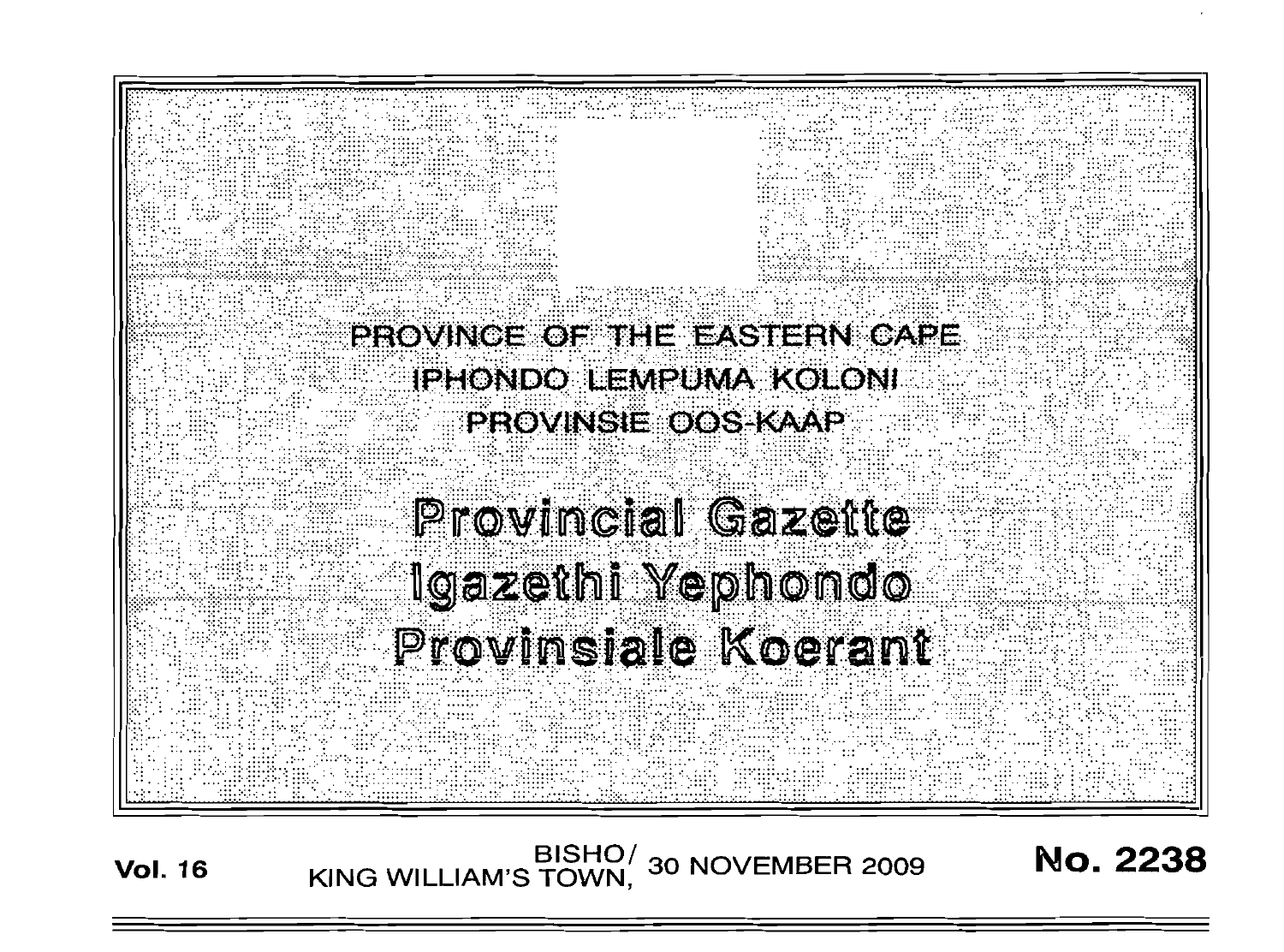$\overline{a}$ 

| <b>CONTENTS · INHOUD</b> |  |  |
|--------------------------|--|--|
|--------------------------|--|--|

No.

#### *Page Gazette* No. No.

#### **GENERAL NOTICES**

| 402                           | Removal of Restrictions Act (84/1967): Nelson Mandela Bay Municipality: Removal of title conditions: Erf 113,     | з | 2238 |
|-------------------------------|-------------------------------------------------------------------------------------------------------------------|---|------|
|                               | Wet op Opheffing van Beperkings (84/1967): Nelson Mandelabaai Munisipaliteit: Opheffing van titelvoorwaardes:     | з | 2238 |
| 403                           | Removal of Restrictions Act (84/1967): Nelson Mandela Bay Municipality: Removal of title conditions: Erf 88,      | з | 2238 |
|                               | Wet op Opheffing van Beperkings (84/1967): Nelson Mandelabaai Munisipaliteit: Opheffing van titelvoorwaardes:     | 4 | 2238 |
| 404                           | Removal of Restrictions Act (84/1967): Nelson Mandela Bay Municipality: Removal of conditions: Erf 768,           | 4 | 2238 |
| 405                           |                                                                                                                   | 4 | 2238 |
| 406                           |                                                                                                                   | 4 | 2238 |
| 407                           |                                                                                                                   | 5 | 2238 |
| 408                           |                                                                                                                   | 5 | 2238 |
| 409                           |                                                                                                                   | 6 | 2238 |
| 410                           | Development Facilitation Act (67/1995): Application for establishment of a land development area: Case No. DT(EC) | 7 | 2238 |
| 411                           |                                                                                                                   | 5 | 2238 |
| <b>LOCAL AUTHORITY NOTICE</b> |                                                                                                                   |   |      |
| 129                           | Municipal Ordinance (20/1974): Closure: Portions of Batchelor and Milner Streets adjoining Erf 1464, Queenstown   | 8 | 2238 |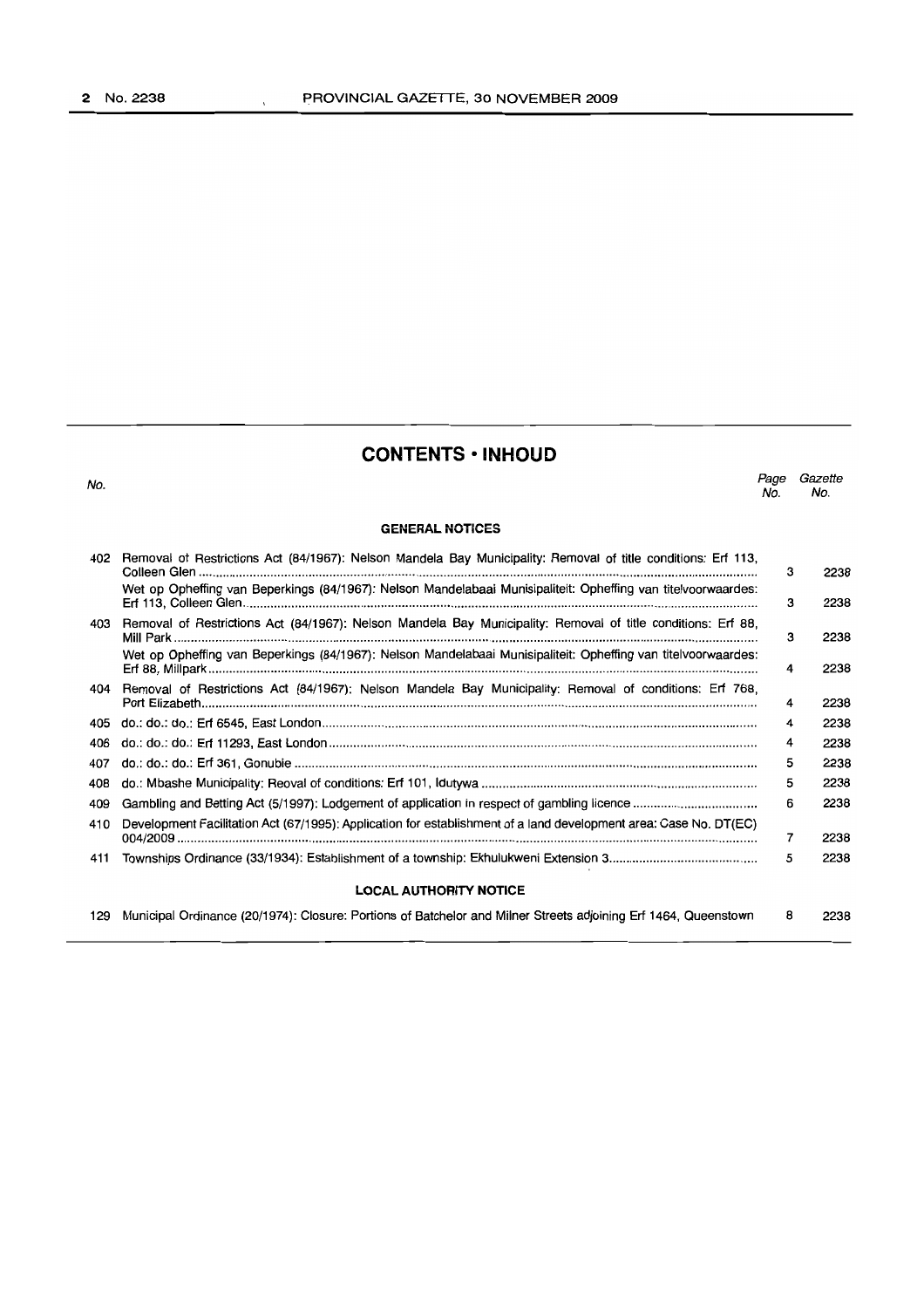## **GENERAL NOTICES**

## No. 402

## **NELSON MANDELA BAY MUNICIPALITY**

REMOVAL OF RESTRICTIONS ACT, 1967 (ACT 84 OF 1967): ERF 113, COLLEEN GLEN (KRAGGA KAMMA ROAD) (CF52/00113) (02130135) (LM)

Notice is given in terms of section 3 (6) of the above Act that the undermentioned application has been received and is open to inspection at Room 4178, Fourth Floor, Office for Housing and Local Government: Eastern Cape, Tyamzashe Building, Civic Square, Bisho, and at the Office of the Nelson Mandela Bay Municipality, Second Floor, Brister House, Govan Mbeki Avenue, Port Elizabeth.

Any objections, with full reasons therefor, should be lodged in writing with the Municipal Manager, P.O. Box 116, Port Elizabeth, 6000, on or before 21 December 2009, quoting the above Act and the objector's ert number.

Applicant: Setplan on behalf of South Cape Civils (Pty) Ltd.

Nature of application: Removal of title conditions applicable to Ert 113, Colleen Glen, to permit the property to be subdivided.

Ref: 366-17 November 2009.

## **E NTOBA, Acting Municipal Manager**

## **NELSON MANDELABAAI MUNISIPALITEIT**

WET OP OPHEFFING VAN BEPERKINGS, 1967 (WET 84 VAN 1967): ERF 113, COLLEEN GLEN (KRAGGA KAMMAWEG) (CF52/00113) (02130135) (LM)

Kennis word gegee kragtens artikel 3 (6) van bogemelde Wet dat onderstaande aansoek ontvang is en ter insae lê by Kamer 4178, Vierde Verdieping, Kantoor vir Behuising en Plaaslike Regering: Oos-Kaap, Tyamzashe-gebou, Civic Square, Bisho en in die kantoor van die Nelson Mandelabaai Munisipaliteit, Tweede Verdieping, Brister House, Govan Mbekilaan, Port Elizabeth.

Enige besware, volledig gemotiveer, moet nie later nie as 21 Desember 2009 skriftelik by die Munisipale Bestuurder, Posbus 116, Port Elizabeth, 6000, ingedien word, met vermelding van bogenoemde Wet en die beswaarmaker se erfnommer:

Aansoeker: Setplan namens South Cape Civils (Edms) Beperk.

Aard van aansoek:

Die opheffing van die titelvoorwaardes van toepassing op Ert 113, Colleen Glen ten einde die eiendom te onderverdeel. Verw: 366-17 November 2009.

#### **E NTOBA, Waarnemende Munisipale Bestuurder**

## No. 403

#### **NELSON MANDELA BAY MUNICIPALITY**

REMOVAL OF RESTRICTIONS ACT, 1967 (ACT 84 OF 1967): ERF 88, MILL PARK (240 CAPE ROAD) (CF14/00088) (02130135) (LM)

Notice is given in terms of section 3 (6) of the above Act that the undermentioned application has been received and is open to inspection at Room 4178, Fourth Floor, Office for Housing and Local Government: Eastern Cape, Tyamzashe Building, Civic Square, Bisho, and at the Office of the Nelson Mandela Bay Municipality, Second Floor, Brister House, Govan Mbeki Avenue, Port Elizabeth.

Any objections, with full reasons therefor, should be lodged in writing with the Municipal Manager, P.O. Box 116, Port Elizabeth, 6000 on or before 21 December 2009, quoting the above Act and the objector's ert number.

Applicant: MID Trust.

Nature of application: Removal of title conditions applicable to Ert 88, Mill Park, to permit the property to be rezoned from Residential 1 to Business 3 purposes.

Ref: 365-17 November 2009.

#### **E NTOBA, Acting Municipal Manager**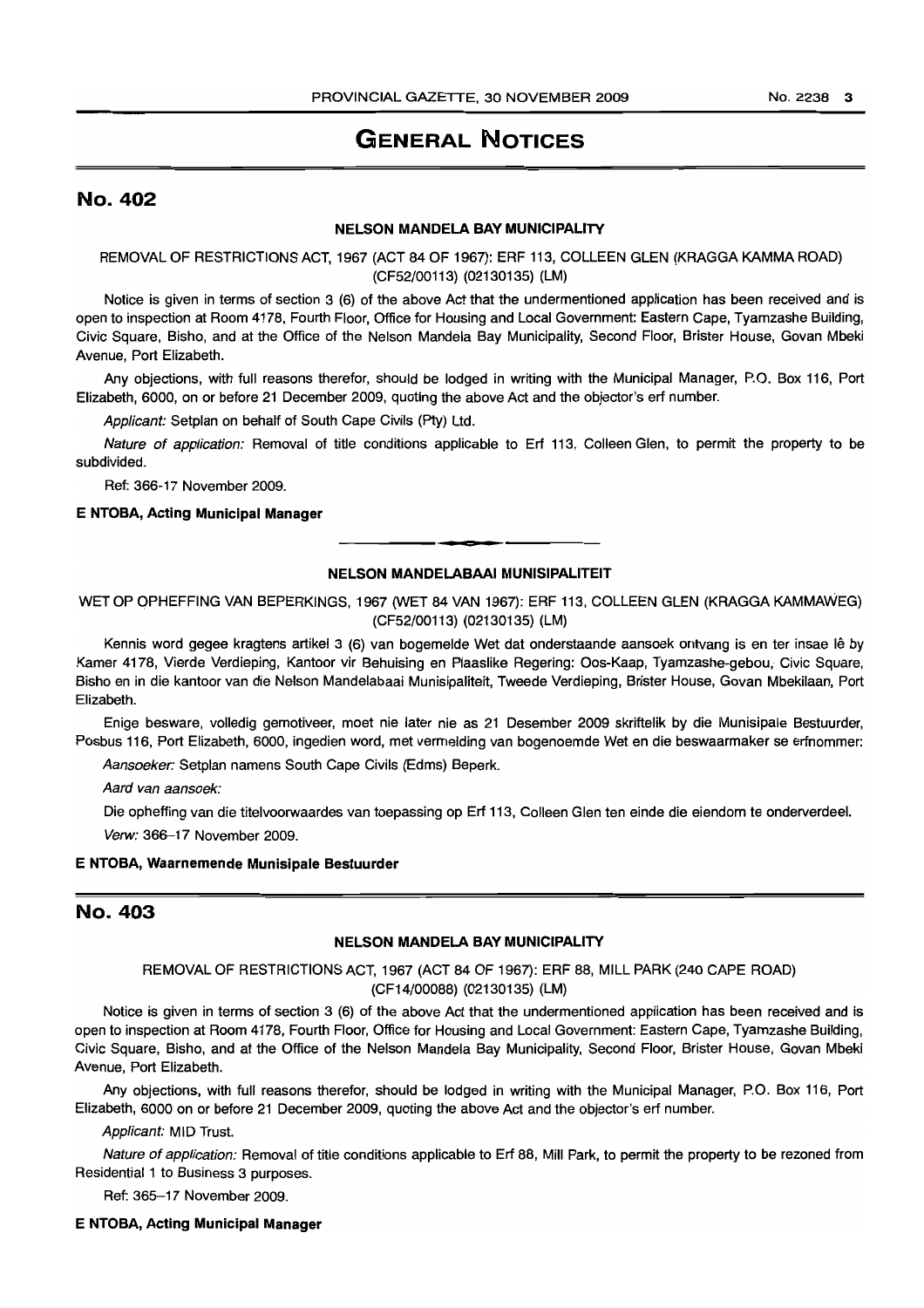#### NELSON MANDELABAAI MUNISIPALITEIT

WET OP OPHEFFING VAN BEPERKINGS, 1967 (WET 84 VAN 1967): ERF 88, MILLPARK (KAAPWEG 240) (CF14/00088) (02130135) (LM)

Kennis word gegee kragtens artikel 3 (6) van bogemelde wet dat onderstaande aansoek ontvang is en ter insae lê by Kamer 4178, Vierde Verdieping, Kantoor vir Behuising en Plaaslike Regering: Oos-Kaap, Tyamzashe-gebou, Civic Square, Bisho en in die kantoor van die Nelson Mandelabaai Munisipaliteit, Tweede Verdieping, Brister House, Govan Mbekilaan, Port Elizabeth.

Enige besware, volledig gemotiveer, moet nie later nie as 21 Desember 2009 skriftelik by die Munisipale Bestuurder, Posbus 116, Port Elizabeth, 6000, ingedien word, met vermelding van bogenoemde wet en die beswaarmaker se erfnommer.

Aansoeker: MID Trust.

Aard van aansoek:

Die opheffing van die titelvoorwaardes van toepassing op Erf 88, Millpark, ten einde die eiendom van Woondoeleindes 1 tot Besigheidsdoeleindes 3 te hersoneer.

Verw: 365-17 November 2009.

#### E NTOBA, Waarnemende Munisipale Bestuurder

## No. 404

#### DEPARTMENT OF LOCAL GOVERNMENT AND TRADITIONAL AFFAIRS

#### (EASTERN CAPE PROVINCE)

#### NELSON MANDELA BAY MUNICIPALITY

#### REMOVAL OF RESTRICTIONS ACT, 1967

#### ERF 768, MOUNT ROAD, PORT ELIZABETH

Under section 2 (1) of the Removal of Restrictions Act, 1967 (Act 84 of 1967), as amended, and on application by the owner of Erf 768, Mount Road, Port Elizabeth, condition C4 (a) in Deed of Transfer No. T39995 of 1992 is hereby removed.

## No. 405

DEPARTMENT OF LOCAL GOVERNMENT AND TRADITIONAL AFFAIRS

(EASTERN CAPE PROVINCE)

#### BUFFALO CITY MUNICIPALITY

REMOVAL OF RESTRICTIONS ACT, 1967

#### ERF 6545, EAST LONDON

Under section 2 (1) of the Removal of Restrictions Act, 1967 (Act 84 of 1967), as amended, and on application by the owner of Erf 6545, East London, conditions C (b) (c) (d) and (e) in Deed of Transfer No. T6095 of 2000 are hereby removed.

## No. 406

DEPARTMENT OF LOCAL GOVERNMENT AND TRADITIONAL AFFAIRS

(EASTERN CAPE PROVINCE)

### BUFFALO CITY MUNICIPALITY

REMOVAL OF RESTRICTIONS ACT, 1967

### ERF 11293, EAST LONDON

Under section 2 (1) of the Removal of Restrictions Act, 1967 (Act 84 of 1967), as amended, and on application by the owner of Erf 11293, East London, conditions B (b) and (c) in Deed of Transfer No. T7247 of 2005 are hereby removed.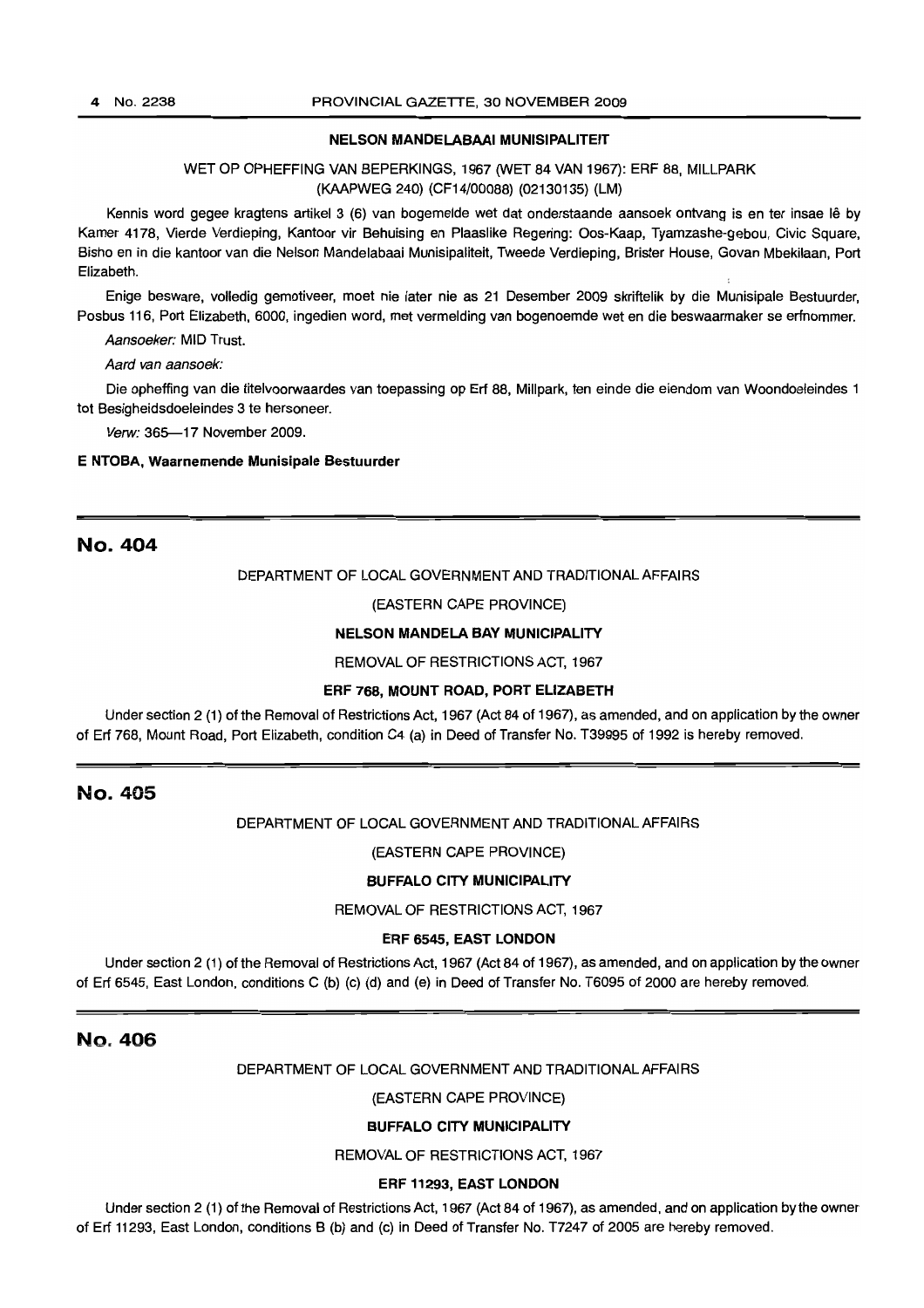## No. 407

## DEPARTMENT OF HOUSING LOCAL GOVERNMENT AND TRADITIONAL AFFAIRS

## (EASTERN CAPE PROVINCE)

## **BUFFALO CITY MUNICIPALITY**

REMOVAL OF RESTRICTIONS ACT, 1967

#### **ERF 361, GONUBIE**

Under section 2 (1) of the Removal of Restrictions Act, 1967 (Act 84 of 1967), as amended, and on application by the owner of Erf 361, Gonubie, conditions C3 (a) (b) (c) (d) (e) and D2 in Deed of Transfer No. T7753/2006 are hereby removed.

## No. 408

### DEPARTMENT OF LOCAL GOVERNMENT AND TRADITIONAL AFFAIRS

#### (EASTERN CAPE PROVINCE)

#### **MBASHE MUNICIPALITY**

REMOVAL OF RESTRICTIONS ACT, 1967

#### **ERF 101, IDUTYWA**

Under section 2 (1) of the Removal of Restrictions Act, 1967 (Act 84 of 1967), as amended, and on application by the owner of Erf 101, Idutywa, condition 5 (1) in Deed of Transfer No. T1155 of 1933 is hereby removed.

## No. 411

### PROPOSED PLANNING OF EKHULUKWENI TOWNSHIP (EXTENSION 3), FLAGSTAFF

Notice is hereby given that application is to be made in terms of section 11 of the Townships Ordinance, No. 33 of 1934, to establish a township on the Remainder Erf 93, Flagstaff, comprising of the following number of erven: Residential (534), daycare centre (1), church (2), school (1), reservoir (1), municipal (1) and public open spaces (5). The township is situated to the north of the town of Flagstaff.

Any objections to this proposal must be submitted in writing, to the Municipal Manager within 21 days from the date of this notice.

## **Municipal Manager, Ingquza Hill Municipal**

• **CI •** SAZISO IS/CELO SOKWANDISWA LWELOKISHI: EXTENSION 3, EFLAGSTAFF

Isaziso esikhutshiweyo, masenziwe ngokomgaqo weCandelo 11 kwilokishi engu, No. 33 ka 1934, ukumiswa kwelokishi engu Extension 3.

Naziphi izikhalazo kwesiscelo mazingeniswe ngembalelwano Kumphathi ka Masipala ngaphambi okanye kwintsuku ezingamashumi amabini ananye sikhutshiwe isaziso.

#### **Municipal Manager, Ingquza Hill Municipality**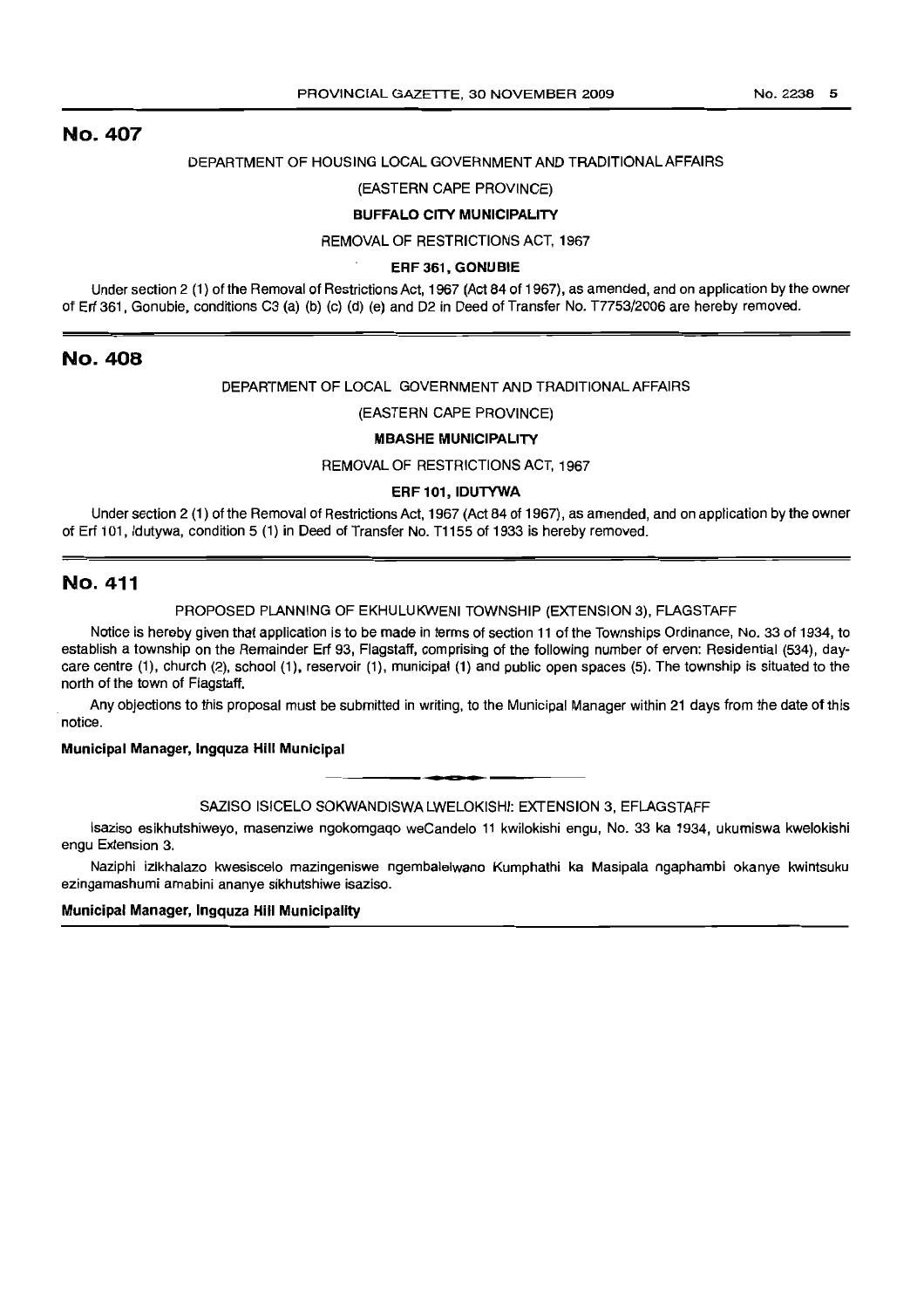## No. 409

## GAMBLING AND BETTING ACT, 1997 (EASTERN CAPE) (ACT 5 OF 1997) (as amended)

NOTICE OF LODGEMENT OF APPLICATION IN RESPECT OF GAMBLING LICENCE

NOTICE IS HEREBY GIVEN that an application in regard to a gambling licence, particulars of which are set out in the Schedule hereunder, has been lodged with the Eastern Cape Gambling and Betting Board.

The application may be inspected by any person at the offices of the Board at ECGBB Building, Quenera Park, Quenera Drive, Beacon Bay, East London

Any objections, petitions or representations shall be lodged with the Acting Chief Executive Officer of the Board within one month of the date of publication of this notice.

All objections and comments shall specify: the application to which the objection or comment relates; the grounds on which the objection is founded; in the case of comment, full particulars and facts in substantiation thereof: the name, address, telephone and fax number of the objector or person making the comment and a statement whether the objector or person making the comment wishes to make oral representations when the application is heard.

A person lodging representations may show cause why the Board may determine that his or her identity should not be divulged.

The under-mentioned figures used in brackets in the Schedule have the following meanings:

- $(1)$  = The name and address of the applicant;
- $(2)$  = If the applicant is a company or other corporate body, the names of all persons who have a financial or other interest of 5% or more in the applicant;

 $(3)$  = In the case of a company, the initials and surnames of all directors of the company;

- $(4)$  = The type of licence applied for;<br>(5)  $\bigcap$  = The address of the premises from
	- The address of the premises from which the applicant intends to operate.

**MAF TOKOTA** 

ACTING CHIEF EXECUTIVE OFFICER EASTERN CAPE GAMBLING AND BETTING BOARD ECGBB Building Quenera Park Quenera Drive Beacon Say EAST LONDON



#### SCHEDULE A

A. (1) Pierre Geldenhuys t/a Cradock Restaurant & Sports Bar, No. 1 Durban Street, Cradock.

- (2) N/A
- (3) N/A
- (4) Application for transfer of a Site A (3 to 5 machines) premises from No.1 Durban Street, Cradock to the address mentioned in (5) below.
- (5) No. 40 Frere Street, Cradock.

 $111 - 2411009$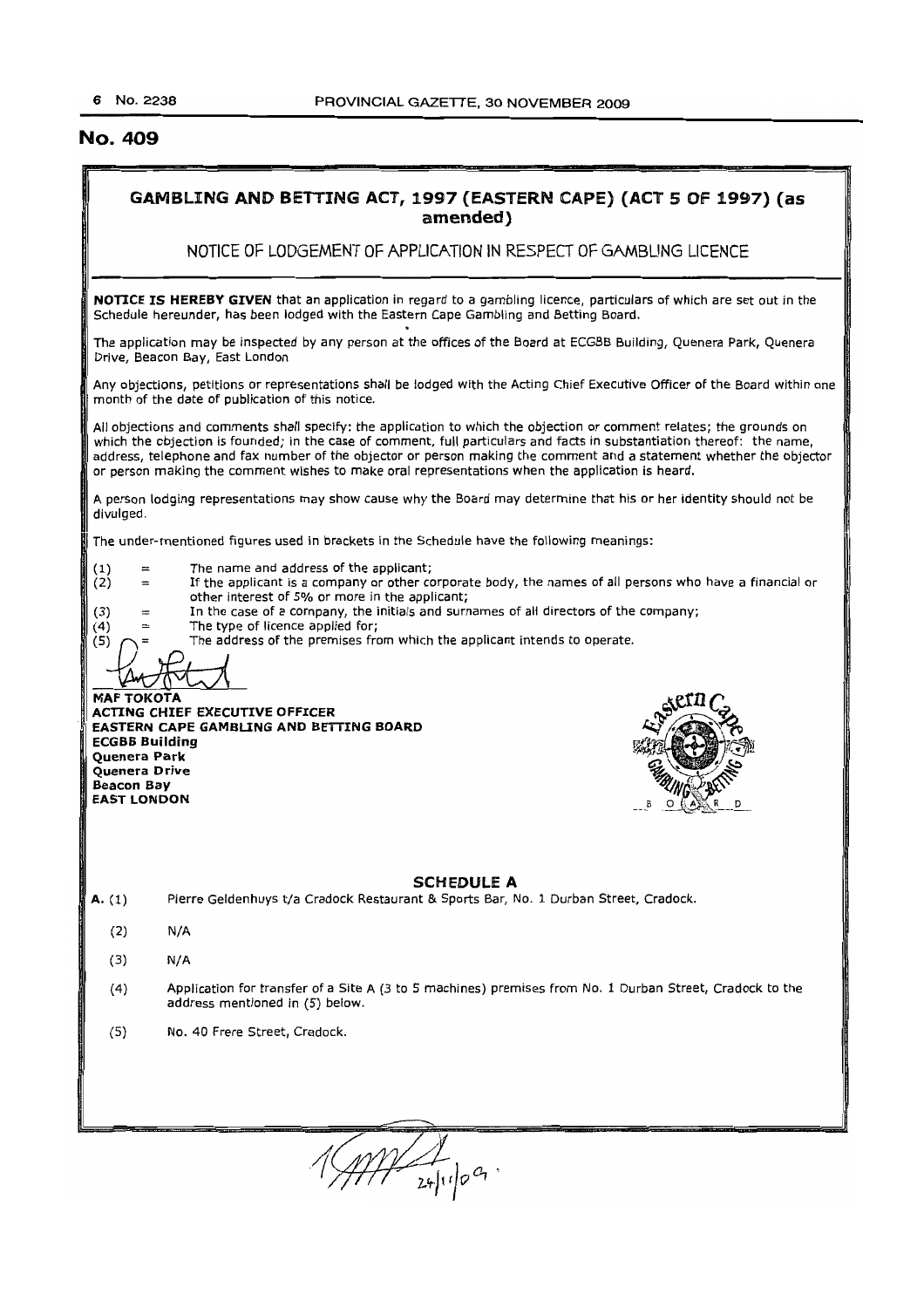## No. 410

## IN THE DEVELOPMENT TRIBUNAL

for the Province of the Eastern Cape

## Case Number DT{EC) *004/2009*

In the application of AUTUMN STAR TRADING 683 (PTY) LTD

Applicant

in respect of the land known as Erven 504 and 1651 Cintsa

## DOCUMENTS FORMING PART OF THE APPLICATION APPLICATION FOR ESTABLISHMENT OF A LAND DEVELOPMENT AREA (Application in terms of Regulation 21 of the Development Facilitation Regulations)

## CONDITIONS OF ESTABLISHMENT

Statement of conditions under which the application by Autumn Star Trading 683 (Pty) Ltd ("the applicant") has been approved by the Eastern Cape Development Tribunal in terms of Chapter IV of the Development Facilitation Act, 67 of 1995 for the establishment of a land development area on Erven 504 and 1651 Cintsa.

- 1. Conditions of Title.
	- 1.1 The site shall be subject to existing conditions and servitudes including the rights to minerals.
- 2. Provision of Engineering Services.
	- 2.1 The applicant shall be responsible for making the necessary arrangements with the local authority for and bear the costs of the provision of all necessary engineering services to the boundary of the site.
	- 2.2 Service agreements must be entered into in terms of Section 40 of the Act and Regulation 19 of the Development Facilitation Regulations between the land development applicant and the Amathole District Municipality for the provision and installation of services in the land development area; between the land development applicant and the Great Kei Municipality for the removal of solid waste; and between the land development applicant and ESKOM for the supply of electricity.
	- 2.3 The applicant shall be responsible for and bear the costs of any necessary reticulation of engineering services within the site to the satisfaction of the local authority.